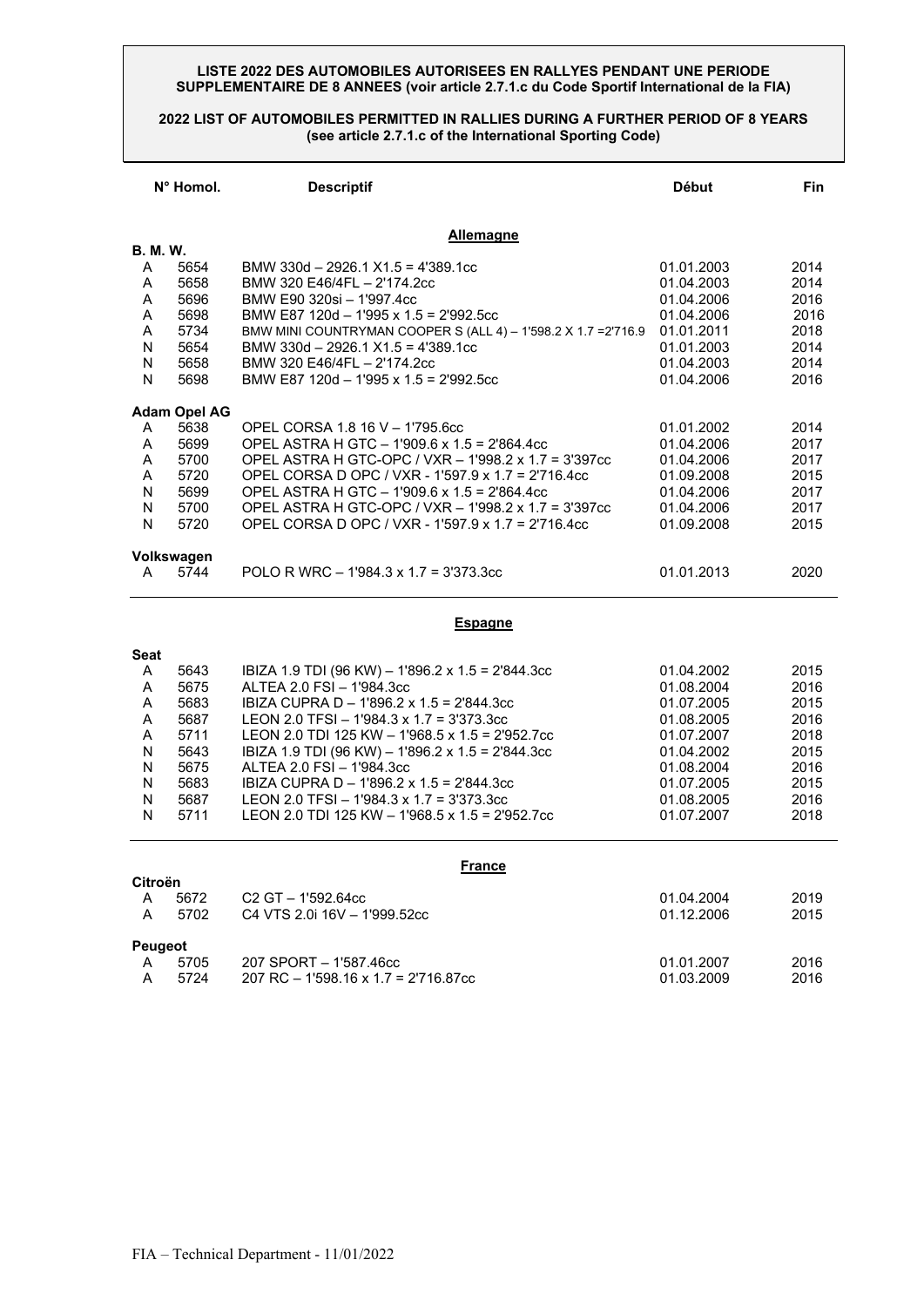**2022 LIST OF AUTOMOBILES PERMITTED IN RALLIES DURING A FURTHER PERIOD OF 8 YEARS (see article 2.7.1.c of the International Sporting Code)** 

|                | $N^{\circ}$ Homol. | <b>Descriptif</b>                       | <b>Début</b> | Fin  |
|----------------|--------------------|-----------------------------------------|--------------|------|
| <b>Renault</b> |                    |                                         |              |      |
| A              | 5692               | LOGAN 1.6 - 1'598.4cc                   | 01.01.2006   | 2018 |
| A              | 5693               | $LOGAN 1.4 - 1'390cc$                   | 01.01.2006   | 2018 |
| A              | 5704               | CLIO RENAULT SPORT (CR1N) - 1'998.4cc   | 01.01.2007   | 2020 |
| A              | 5731               | TWINGO "RENAULT SPORT" - 1'598.4cc      | 01.02.2010   | 2021 |
| A              | 5735               | MEGANE RS $-$ 1'998.2 x 1.7 = 3'396.9cc | 01.03.2011   | 2018 |
|                |                    | But Homologation Valid Only in Group N  |              |      |
| N              | 5692               | LOGAN 1.6 - 1'598.4cc                   | 01.01.2006   | 2018 |
| N              | 5693               | $LOGAN 1.4 - 1'390cc$                   | 01.01.2006   | 2018 |
| N              | 5704               | CLIO RENAULT SPORT (CR1N) - 1'998.4cc   | 01.01.2007   | 2020 |
| N              | 5735               | MEGANE RS $-$ 1'998.2 x 1.7 = 3'396.9cc | 01.03.2011   | 2018 |

## **Grande Bretagne**

| Ford |            |                                                                                                                                                                                                                                                                                                                             |            |      |
|------|------------|-----------------------------------------------------------------------------------------------------------------------------------------------------------------------------------------------------------------------------------------------------------------------------------------------------------------------------|------------|------|
| A    | 5662       | FIESTA (B257) - 1'596cc                                                                                                                                                                                                                                                                                                     | 01.07.2003 | 2014 |
| A    | 5680       | FOCUS (C307) - 1'998.8cc                                                                                                                                                                                                                                                                                                    | 01.05.2005 | 2014 |
| A    | 5681       | FIESTA ST - 1'998.8cc                                                                                                                                                                                                                                                                                                       | 01.05.2005 | 2015 |
| A    | 5689       | FOCUS C-MAX $-$ 1'798.5cc                                                                                                                                                                                                                                                                                                   | 01.11.2005 | 2014 |
|      |            |                                                                                                                                                                                                                                                                                                                             |            |      |
| A    | 5690       | FOCUS ST $-$ 2'521 x 1.7 = 4'521.7cc                                                                                                                                                                                                                                                                                        | 01.11.2005 | 2014 |
| Α    | 5729       | FIESTA 1.6 - 1'596.6cc                                                                                                                                                                                                                                                                                                      | 01.09.2009 | 2021 |
| A    | 5740       | FOCUS 5 DOOR 1.6 ECOBOOST - 1'596 x 1.7 = 2'713.2cc                                                                                                                                                                                                                                                                         | 01.03.2012 | 2019 |
| A    | 5741       | FIESTA 5-DOOR - 1'596.6cc                                                                                                                                                                                                                                                                                                   | 01.05.2012 | 2019 |
| A    | 5749       | 2.0 GTDI CLASSIC ECOBOOST - 1'999.9 x 1.7 = 3'399.9cc                                                                                                                                                                                                                                                                       | 01.07.2013 | 2021 |
| N    | 5662       | FIESTA (B257) - 1'596cc                                                                                                                                                                                                                                                                                                     | 01.07.2003 | 2014 |
| N    | 5680       | FOCUS (C307) - 1'998.8cc                                                                                                                                                                                                                                                                                                    | 01.05.2005 | 2014 |
| N    | 5681       | FIESTA ST - 1'998.8cc                                                                                                                                                                                                                                                                                                       | 01.05.2005 | 2015 |
| A    | 5728       | Toyota Motor Manufacturing (UK)<br>AURIS 1.6 - 1'598.13cc                                                                                                                                                                                                                                                                   | 01.08.2009 | 2016 |
|      |            | (HUN) Hongrie / Hungary                                                                                                                                                                                                                                                                                                     |            |      |
|      |            | <b>Magyar Suzuki Corporation</b>                                                                                                                                                                                                                                                                                            |            |      |
| A    | 5686       | IGNIS - 1'490.9cc                                                                                                                                                                                                                                                                                                           | 01.07.2005 | 2014 |
| N    | 5686       | $IGNIS - 1'490.9cc$                                                                                                                                                                                                                                                                                                         | 01.09.2005 | 2014 |
|      |            | Italie                                                                                                                                                                                                                                                                                                                      |            |      |
|      | Alfa Romeo |                                                                                                                                                                                                                                                                                                                             |            |      |
| A    | 5625       | 147 T.SPARK 2.0 16V - 1'969.47cc                                                                                                                                                                                                                                                                                            | 01.03.2001 | 2015 |
| N    | 5625       | 147 T.SPARK 2.0 16V - 1'969,47cc                                                                                                                                                                                                                                                                                            | 01.03.2001 | 2015 |
|      |            |                                                                                                                                                                                                                                                                                                                             |            |      |
| Fiat |            |                                                                                                                                                                                                                                                                                                                             |            |      |
|      | 5070       | $P$ $\mathbf{A}$ $\mathbf{A}$ $\mathbf{A}$ $\mathbf{A}$ $\mathbf{A}$ $\mathbf{A}$ $\mathbf{A}$ $\mathbf{A}$ $\mathbf{A}$ $\mathbf{A}$ $\mathbf{A}$ $\mathbf{A}$ $\mathbf{A}$ $\mathbf{A}$ $\mathbf{A}$ $\mathbf{A}$ $\mathbf{A}$ $\mathbf{A}$ $\mathbf{A}$ $\mathbf{A}$ $\mathbf{A}$ $\mathbf{A}$ $\mathbf{A}$ $\mathbf{A}$ | 0.4,00,000 | 0.10 |

| A            | 5678 | PANDA 1.2 8V - 1'241.86cc                          | 01.03.2005 | 2016 |
|--------------|------|----------------------------------------------------|------------|------|
| $\mathsf{A}$ | 5691 | PUNTO 1.2 8V My05 - 1'241.86cc                     | 01.12.2005 | 2017 |
| A            | 5708 | PUNTO 1.9 8y MJT SPORT - 1'909.6 x 1.5 = 2'864.4cc | 01.03.2007 | 2015 |
| A            | 5709 | PANDA 1.4 16V 100HP - 1'368cc                      | 01.03.2007 | 2016 |
| A            | 5730 | 500 ABARTH $-1'368 \times 1.7 = 2'325.6$ cc        | 01.12.2009 | 2018 |
| N            | 5709 | PANDA 1.4 16V 100HP - 1'368cc                      | 01.03.2007 | 2016 |
| N            | 5730 | 500 ABARTH $-1'368 \times 1.7 = 2'325.6$ cc        | 01.12.2009 | 2018 |
|              |      |                                                    |            |      |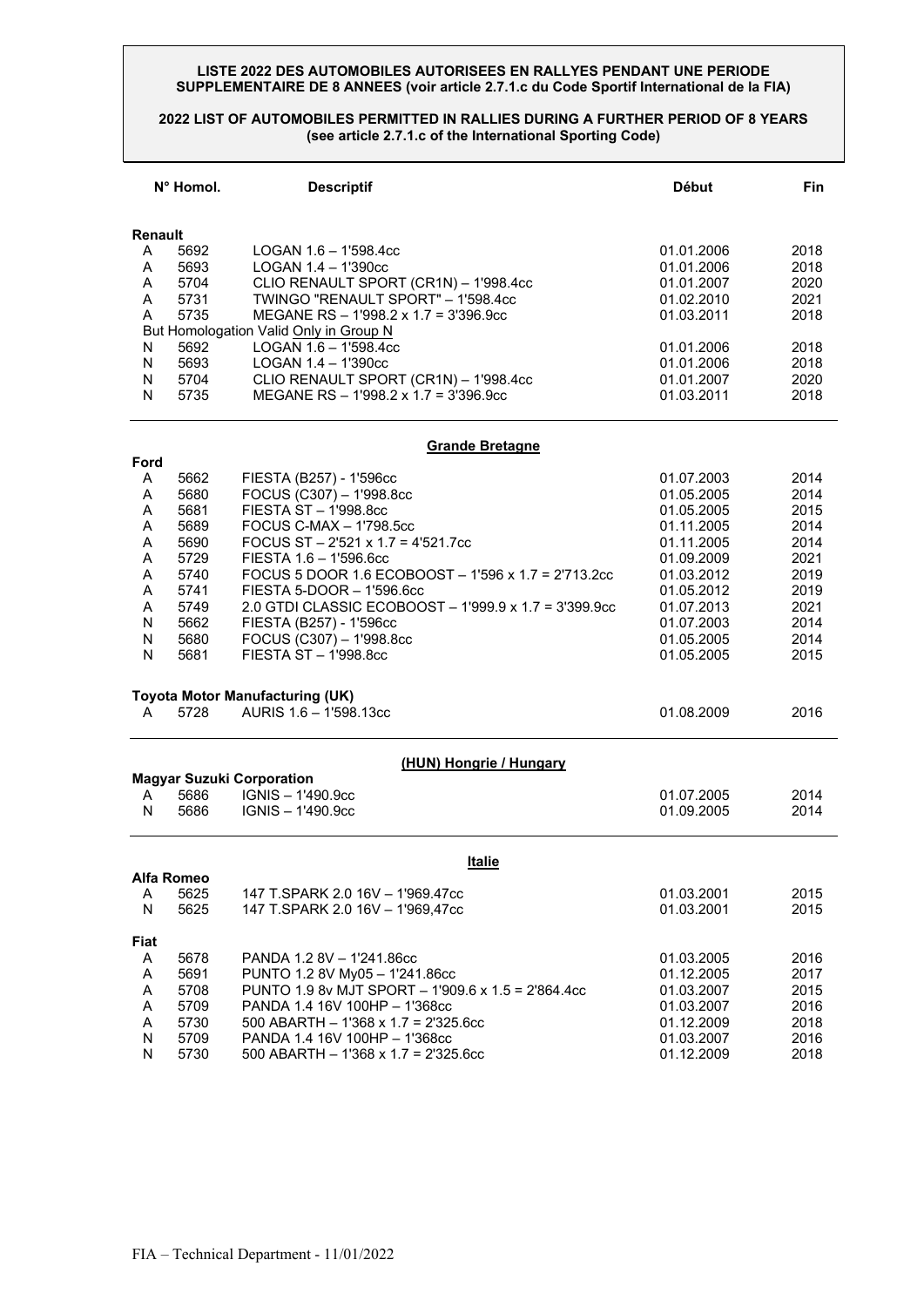# **2022 LIST OF AUTOMOBILES PERMITTED IN RALLIES DURING A FURTHER PERIOD OF 8 YEARS (see article 2.7.1.c of the International Sporting Code)**

|                 | N° Homol.    | <b>Descriptif</b>                                        | <b>Début</b>             | <b>Fin</b>   |
|-----------------|--------------|----------------------------------------------------------|--------------------------|--------------|
|                 |              | Japon                                                    |                          |              |
| <b>Daihatsu</b> |              |                                                          |                          |              |
| A               | 5685         | SIRION / BOON (M301S) - 1'298.00cc                       | 01.07.2005               | 2014         |
| N               | 5685         | SIRION / BOON (M301S) - 1'298.00cc                       | 01.07.2005               | 2014         |
| Fuji            |              |                                                          |                          |              |
| A               | 5652         | SUB.IMPREZA WRX (E), GDA - 1'994.3 x 1.7 = 3'390.3cc     | 01.01.2003               | 2015         |
| A               | 5656         | SUB.IMPREZA WRX Sti (2002) - 1'994.3 x 1.7 = 3'390.3cc   | 01.03.2003               | 2015         |
| A               | 5676         | SUB. IMPREZA WRX STi (2004) - 1'994.3 x 1.7 = 3'390.3cc  | 01.11.2004               | 2015         |
|                 |              | But Homologation Valid Only in Group N                   |                          |              |
| A               | 5695         | SUB. IMPREZA WRX STi (2005) - 1'997.8 x 1.7 = 3'396.3cc  | 01.01.2006               | 2016         |
|                 |              | But Homologation Valid Only in Group N                   |                          |              |
| Α               | 5713         | SUB. IMPREZA 20S (2007), GH7 - 1'997.8cc                 | 01.01.2007               | 2017         |
| A               | 5714         | SUB. IMPREZA WRX STI (2007), GRB - 3'396.3cc             | 01.01.2008               | 2018         |
|                 |              | But Homologation Valid Only in Group N                   |                          |              |
| A               | 5732         | SUB. IMPREZA WRX STI Spec C (2009), GRB - 3'396.3cc      | 01.04.2010               | 2018         |
|                 |              | But Homologation Valid Only in Group N                   |                          |              |
| Α               | 5738         | SUBARU IMPREZA WRX STi 4 DOOR (2010), GVB - 3'396.3cc    | 01.05.2011               | 2020         |
|                 |              | But Homologation Valid Only in Group N                   |                          |              |
| Ν               | 5652         | SUB.IMPREZA WRX (E), GDA - 1'994.3 X 1.7 = 3'390.3cc     | 01.04.2003               | 2015         |
| Ν               | 5656         | SUB.IMPREZA WRX Sti (2002) - 1'994.3 x 1.7 = 3'390.3cc   | 01.03.2003               | 2015         |
| Ν               | 5676         | SUB. IMPREZA WRX STi (2004) - 1'994.3 x 1.7 = 3'390.3cc  | 01.11.2004               | 2015         |
| Ν               | 5695         | SUB. IMPREZA WRX STi (2005) - 1'997.8 x 1.7 = 3'396.3cc  | 01.01.2006               | 2016         |
| Ν               | 5714         | SUB. IMPREZA WRX STI (2007), GRB - 3'396.3cc             | 01.01.2008               | 2018         |
| N               | 5732         | SUB. IMPREZA WRX STI Spec C (2009), GRB - 3'396.3cc      | 01.04.2010               | 2018         |
| N               | 5738         | SUBARU IMPREZA WRX STi 4 DOOR (2010), GVB - 3'396.3cc    | 01.05.2011               | 2020         |
|                 |              |                                                          |                          |              |
| Honda           | 5646         |                                                          | 01.04.2002               | 2014         |
| A               |              | CIVIC TYPE R (EP3) - 1'998.2cc                           |                          | 2014         |
| A               | 5697         | ACCORD EURO R (CL 7) - 1'998.2cc                         | 01.04.2006               | 2017         |
| A               | 5710         | CIVIC TYPE R (FN 2) - 1'998.2cc                          | 01.04.2007               |              |
| N<br>N          | 5646         | CIVIC TYPE R (EP3) - 1'998.2cc                           | 01.04.2002               | 2014<br>2017 |
|                 | 5710         | CIVIC TYPE R (FN 2) - 1'998.2cc                          | 01.04.2007               |              |
| Mitsubishi      |              |                                                          |                          |              |
| A               | 5688         | LANCER EVO IX (CT9A) - 2'002 x 1.7 = 3'403.4cc           | 01.09.2005               | 2016         |
|                 |              | But Homologation Valid Only in Group N                   |                          |              |
| N               | 5688         | LANCER EVO IX (CT9A) - 2'002 x 1.7 = 3'403.4cc           | 01.09.2005               | 2016         |
|                 |              |                                                          |                          |              |
| Suzuki          |              | IGNIS (MH) - 1'328.4cc                                   |                          | 2015         |
| A<br>A          | 5668<br>5674 | IGNIS SPORT - 1'490.9cc                                  | 01.01.2004<br>01.07.2004 | 2015         |
|                 |              | SX4 LX (RW) - 1'995cc                                    |                          | 2014         |
| A<br>A          | 5712<br>5684 | 2005 SWIFT (RS) - 1'328.4cc                              | 01.10.2007<br>01.07.2005 | 2016         |
|                 |              |                                                          |                          |              |
| A               | 5703         | SWIFT SPORT (RS) - 1'586.4cc                             | 01.01.2007               | 2016         |
| N<br>Ν          | 5703         | SWIFT SPORT (RS) - 1'586.4cc                             | 01.01.2007               | 2016         |
|                 | 5668         | IGNIS (MH) - 1'328.4cc<br><b>IGNIS SPORT - 1'490.9cc</b> | 01.01.2004               | 2015         |
| N               | 5674         |                                                          | 01.07.2004               | 2015         |
| <b>Toyota</b>   |              |                                                          |                          |              |
| A               | 5745         | YARIS (NSP130) - 1'333cc                                 | 01.01.2013               | 2020         |